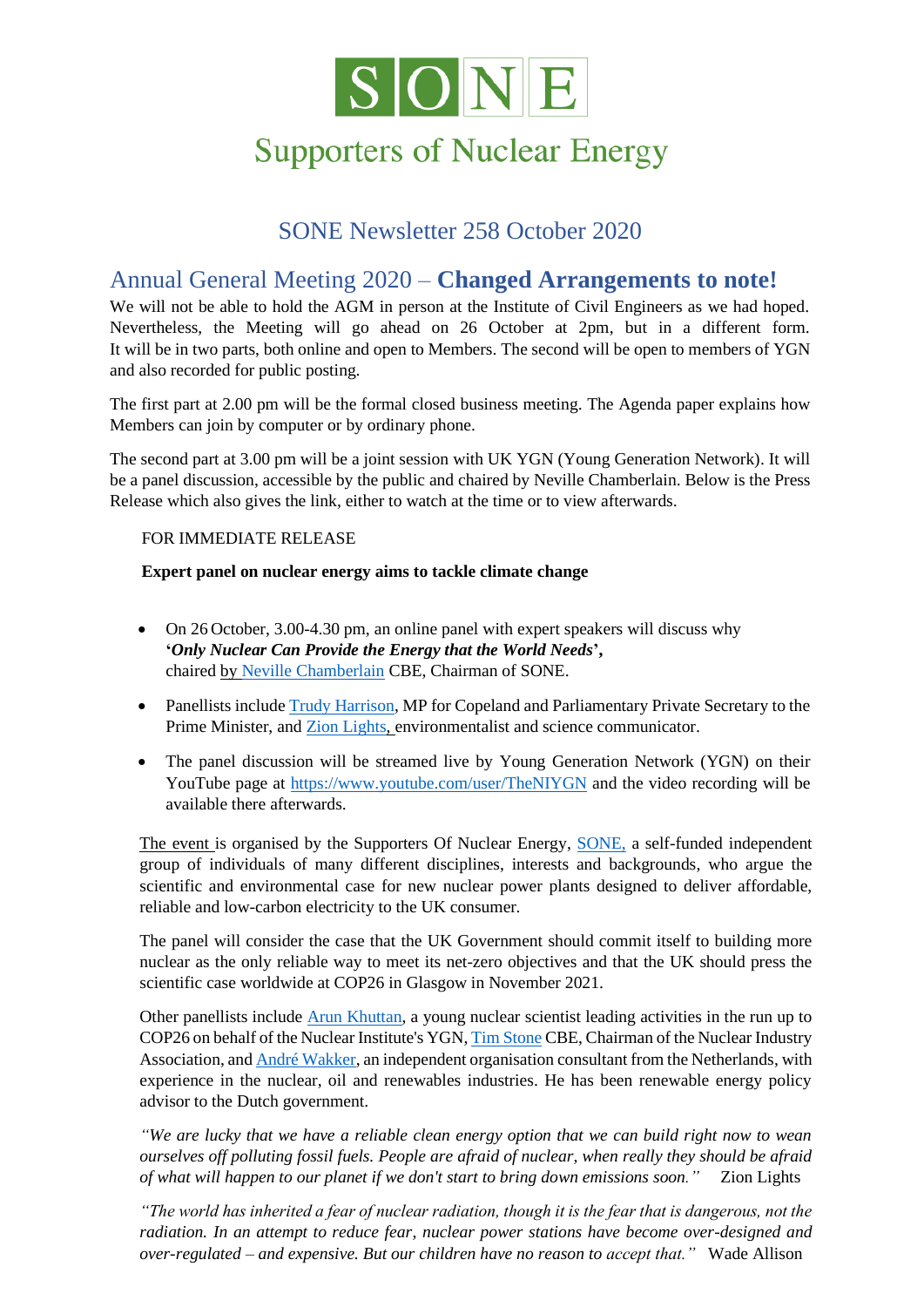Following their initial contributions and discussion the Chairman will invite the panel to answer questions. SONE members are invited to contribute these by email in the week before by email to [sec@sone.org.uk.](mailto:sec@sone.org.uk)

SONE thanks YGN for agreeing to manage the technical presentation of the panel discussion and the recording.

## Apologies and News

Much has happened since the previous Newsletter in August. Keeping up with developments, taking a short holiday and making arrangements for the AGM, prevented me getting out a Letter in September. My apologies.

To anyone without any understanding of science, life and its choices must seem very confusing. Indeed, was that not always a personal reason to follow science? For many, apparently not. Having at last realised that the climate is changing, and that this has been triggered by the combustion of fossil fuels, they are reassured that net carbon emissions are to be outlawed at a future date. Slowly they will appreciate that such legislation by itself is powerless in the face of natural science, as King Canute explained to his nobles on the seashore a thousand years ago. For instance, putting large-scale carbon capture at the top of an international wish list will not make it happen.

Nevertheless, the stockmarkets have now begun to understand that oil and gas will have to remain in the ground. The recent promise by BP of "net zero by 2050" implies "zero BP" by 2050. Its market valuation along with that of other oil interests has fallen accordingly.

However, markets have still not got the whole message. Ill fated investment in "Renewables" continues apace and the unique solution offered by nuclear power is ignored. Not only are nuclear plants being wilfully shut down in Germany, USA and even France, but carefully planned investment in UK nuclear power is in jeopardy. Somewhere between the pandemic, the price of gas and over-enthusiasm for "Renewables", Anglesey may lose the case for its nuclear newbuild.

### Wylfa

On 16<sup>th</sup> September Hitachi announced it will end its business operations on the Wylfa Newydd nuclear power plant construction project, which it had suspended in January 2019 "because it was clear that further time was needed to decide on a financing structure". Horizon Nuclear Power, the UK project developer that Hitachi acquired in November 2012, said it will now take steps for the "orderly closing down" of all its current development activities, but will "keep the lines of communication open" with government and other key stakeholders regarding future options at both its sites, which in addition to Wylfa Newydd on Anglesey, include Oldbury on Severn in South Gloucestershire. Hitachi said it had made the decision to exit the project given that 20 months had passed since the suspension, and the investment environment had become "increasingly severe" owing to the impact of COVID-19.

But don't close your mind to GE-Hitachi. They have very advanced ambitions for their SMR BWRX-300 <https://www.world-nuclear-news.org/Articles/Cost-competitive-SMRs-will-find-place-in-electrici> This was highly ranked by the Fermi Energia study in Estonia where they have now launched a feasibility study into building an early SMR [https://www.world-nuclear-news.org/Articles/GE-](https://www.world-nuclear-news.org/Articles/GE-Hitachi,-Fermi-Energia-sign-small-modular-react)[Hitachi,-Fermi-Energia-sign-small-modular-react](https://www.world-nuclear-news.org/Articles/GE-Hitachi,-Fermi-Energia-sign-small-modular-react)

[Addendum: Oct 1. World Nuclear reports "A decision on planning consent for the Wylfa Newydd nuclear power plant project on Anglesey that was due to be made yesterday has been delayed until 31 December, as requested by Horizon Nuclear Power, the UK project developer owned by Japan's Hitachi. Horizon was to develop two UK Advanced Boiling Water Reactor units at the site in North-West Wales, with the intention to contribute to the energy policy of the UK government, as well as maintaining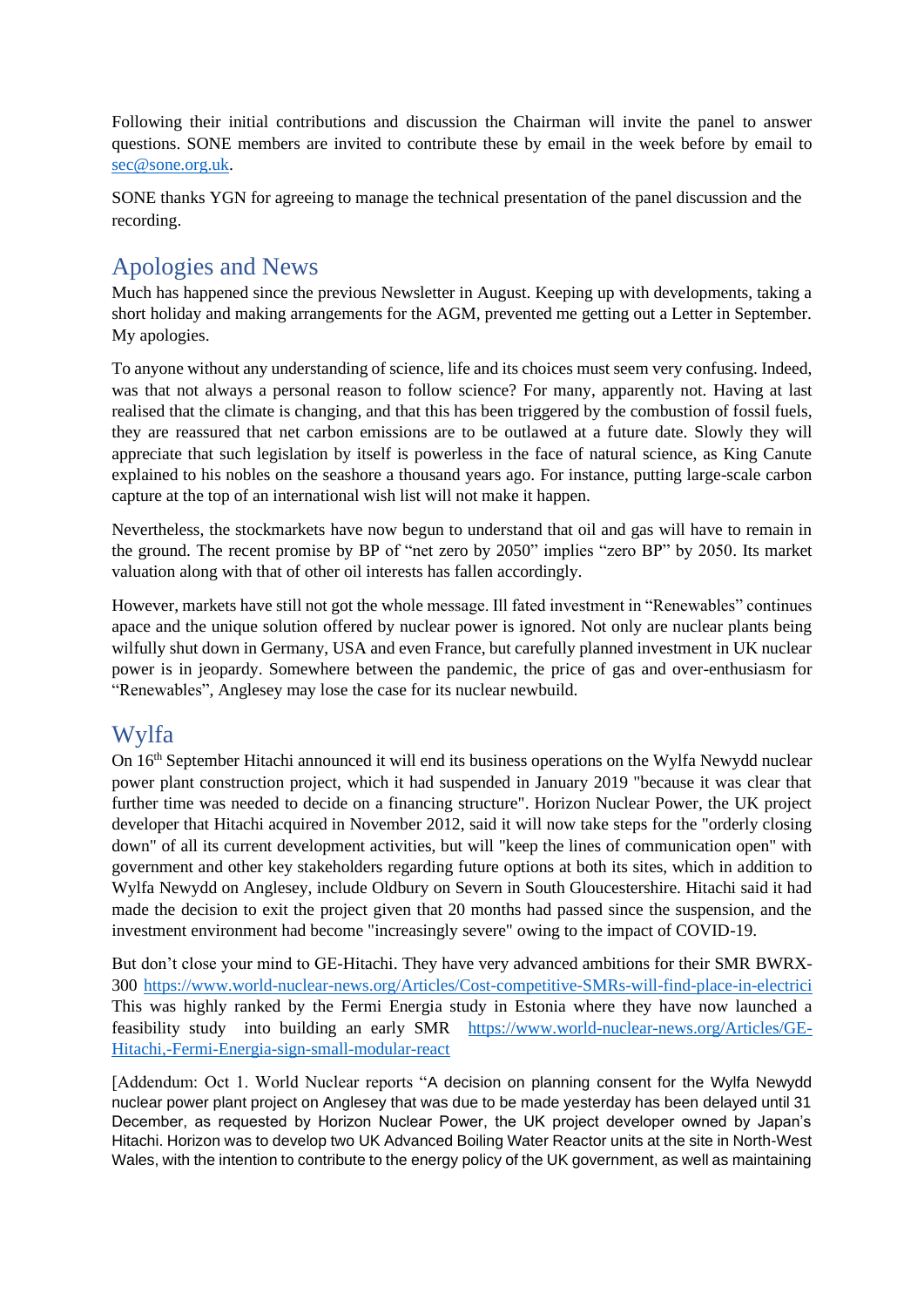the business foundation that supports the nuclear industry in Japan." So the story is not over yet!]

### Poland

Likewise Poland is facing up to the twin threats of the current reliance on domestic coal and the alternative of becoming dependent on Russian gas. Wisely, they are planning to reduce both by building new nuclear plants [https://www.globalconstructionreview.com/news/poland-goes-nuclear-plan-build](https://www.globalconstructionreview.com/news/poland-goes-nuclear-plan-build-six-reactors-2040/)[six-reactors-2040/](https://www.globalconstructionreview.com/news/poland-goes-nuclear-plan-build-six-reactors-2040/)

## **Netherlands**

A combination of political parties in the Netherlands has read the scientific message too and islaunching a public consultation. [https://www.rechargenews.com/transition/cheaper-and-safer-than-wind-or-solar](https://www.rechargenews.com/transition/cheaper-and-safer-than-wind-or-solar-dutch-to-consult-on-new-nuclear-power-plants/2-1-880143)[dutch-to-consult-on-new-nuclear-power-plants/2-1-880143](https://www.rechargenews.com/transition/cheaper-and-safer-than-wind-or-solar-dutch-to-consult-on-new-nuclear-power-plants/2-1-880143)

#### Germany

Politics in Germany remains blind to the messages of natural science. Obsessed by the Green dogma that all nuclear plants should be closed, hemmed in by the requirement to discontinue the use of coal, open to undue Russian influence through the Nord Stream2 gas pipeline project, embarrassed by the politics of Belarus and aware of the total failure of Energiewende to supply competitive electricity to German consumers, Germany is stuck. In their world they see nowhere to go. They have only themselves to blame.

Meanwhile Dutch social media engages German opinion as the following snippet shows:

[@MinPres](https://twitter.com/MinPres) [@markrutte](https://twitter.com/markrutte) plans to redeploy [#NuclearEnergy](https://twitter.com/hashtag/NuclearEnergy?src=hashtag_click) for reducing CO2-emissions. When will you & [@Die\\_Gruenen](https://twitter.com/Die_Gruenen) become so smart to admit that decommissioning [#nuclear](https://twitter.com/hashtag/nuclear?src=hashtag_click) power plants is a No-Go at the time of [#ClimateEmergency?](https://twitter.com/hashtag/ClimateEmergency?src=hashtag_click) [https://amp.welt.de/wirtschaft/plus216513100/Energie-](https://amp.welt.de/wirtschaft/plus216513100/Energie-Niederlande-planen-Rueckkehr-zur-Atomkraft-Deutschland-unter-Druck.htmle)[Niederlande-planen-Rueckkehr-zur-Atomkraft-Deutschland-unter-Druck.html](https://amp.welt.de/wirtschaft/plus216513100/Energie-Niederlande-planen-Rueckkehr-zur-Atomkraft-Deutschland-unter-Druck.htmle)

### Role of UK

Time spent on social media on the subject of energy can be revealing. Discussion on the Facebook site "Atomic Advocates UK", which meets by Zoom on alternate Mondays, attracts foreign participants, from the USA, in particular. We may think that the domestic UK situation is a mess, but many in the outside world are looking to the UK for leadership! And we should rise to the occasion, especially since the next UN climate change conference is in Glasgow in November 2021 and the IPCC has yet to be convinced that nuclear power is the principal solution.

The translation option of Facebook makes it simple to engage energy discussions elsewhere. I have been contributing to a Danish site. It is remarkable that correspondents there see the Renewables regime as imposed on them by EU. There is a busy pro-nuclear site, *Atomkraft – ja tak*! with strong support and a readiness to demonstrate. They see what is happening in Poland, Netherlands, Sweden and UK, and encouraging them is productive.

### Fun with a strip

We need to reach many shades of opinion and it helps to play games in a lighter vein. Marie Zabell, member of SONE and a leader with Zion Lights in @mums4nuclearUK, drew the cartoon below. Marie worked with the Joan Pye Foundation in Newbury. We have more cartoons that she has drawn and we are posting these on social media to broaden the attention that the nuclear message attracts.